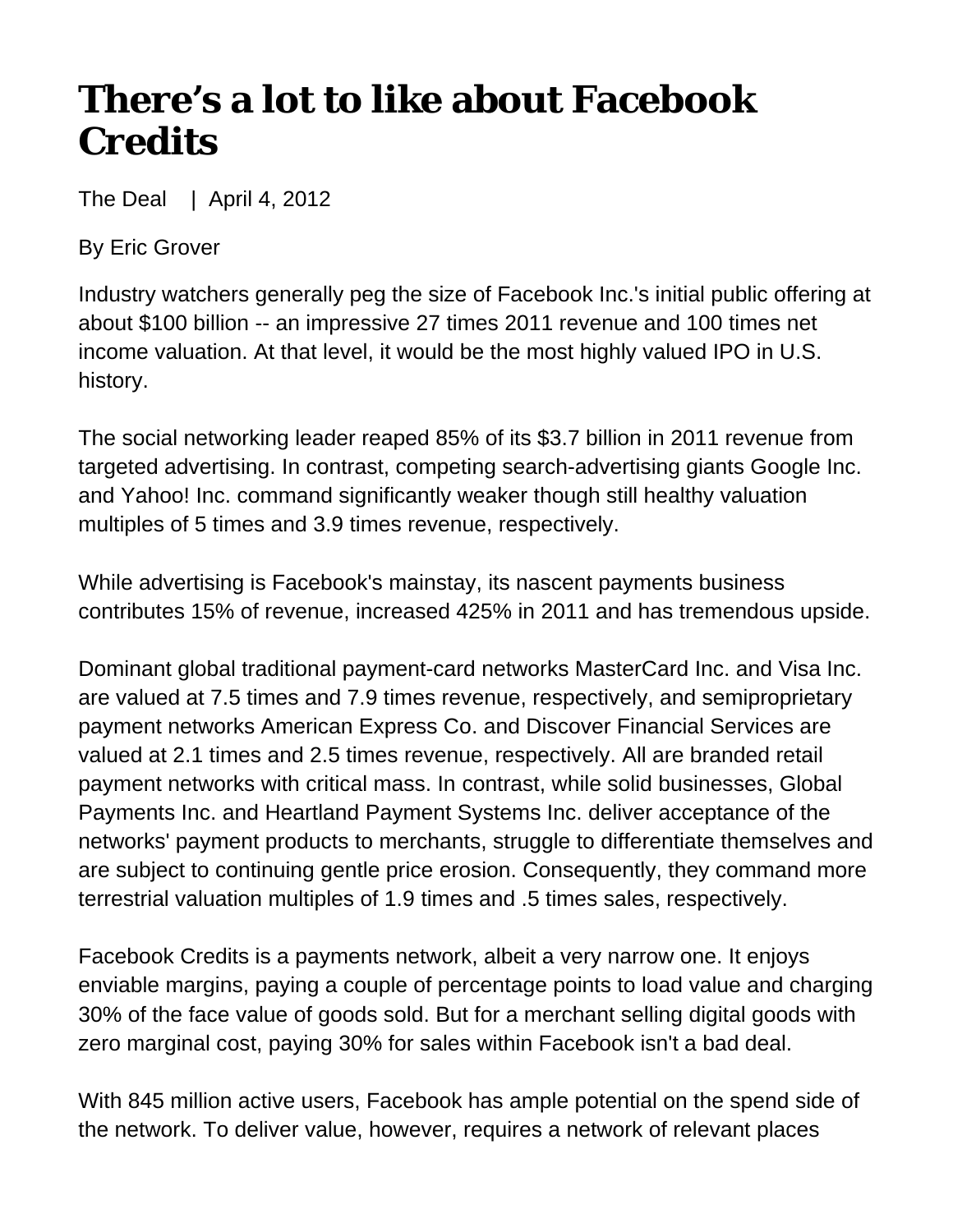users can spend Facebook Credits.

The social network's ability to persuade merchants on- or offline to accept its payment product is far from certain. Its acceptance is substantially one gaming merchant, Zynga Inc., and buyers could well tire spending real dollars buying virtual cows in online games.

The enormous electronic-retail payments opportunity is general-purpose payments, e-commerce, mobile commerce and at the physical point of sale, where 93% of payments still occur.

Established retail networks such as MasterCard and Visa enjoy powerful networks effects and possess an impressive business model, albeit with thinner pricing than Facebook Credits. They also reap profits from enormous operating leverage with their principal costs being largely fixed and revenue driven by inexorable secular electronic payments growth.

The signal issue for aspiring retail general-purpose payment networks is achieving critical mass of spend and acceptance and thereby a relevant and even compelling value proposition for those making and those receiving payments. If, for instance, Facebook could say to merchants 250 million users are keen to earn rewards spending Facebook Credits, that would be of interest. If, however, the only place they can spend is at a handful of online gaming merchants, its appeal and utility will be limited.

Notwithstanding Facebook's stupendous reach, building a broad general-purpose retail payment system would be a challenge. Several billion cardholders use MasterCard and Visa payment products, and more than 35 million merchants worldwide accept them. Gradually, cardholders are gaining the ability to transfer funds to any other cardholder on the network. The utility, convenience, security and network effects are huge.

In 2005 with much fanfare, Debitman Card Inc. promised to lower merchant costs and landed high-profile ones such as Walmart Stores Inc., hoping they would accept and promote it. With the son of a former MasterCard CEO Jason Hogg as CEO and marquee investors including America Online co-founder Steve Case, Goldman, Sachs & Co., Citigroup Inc., Morgan Stanley and Deutsche Bank AG,